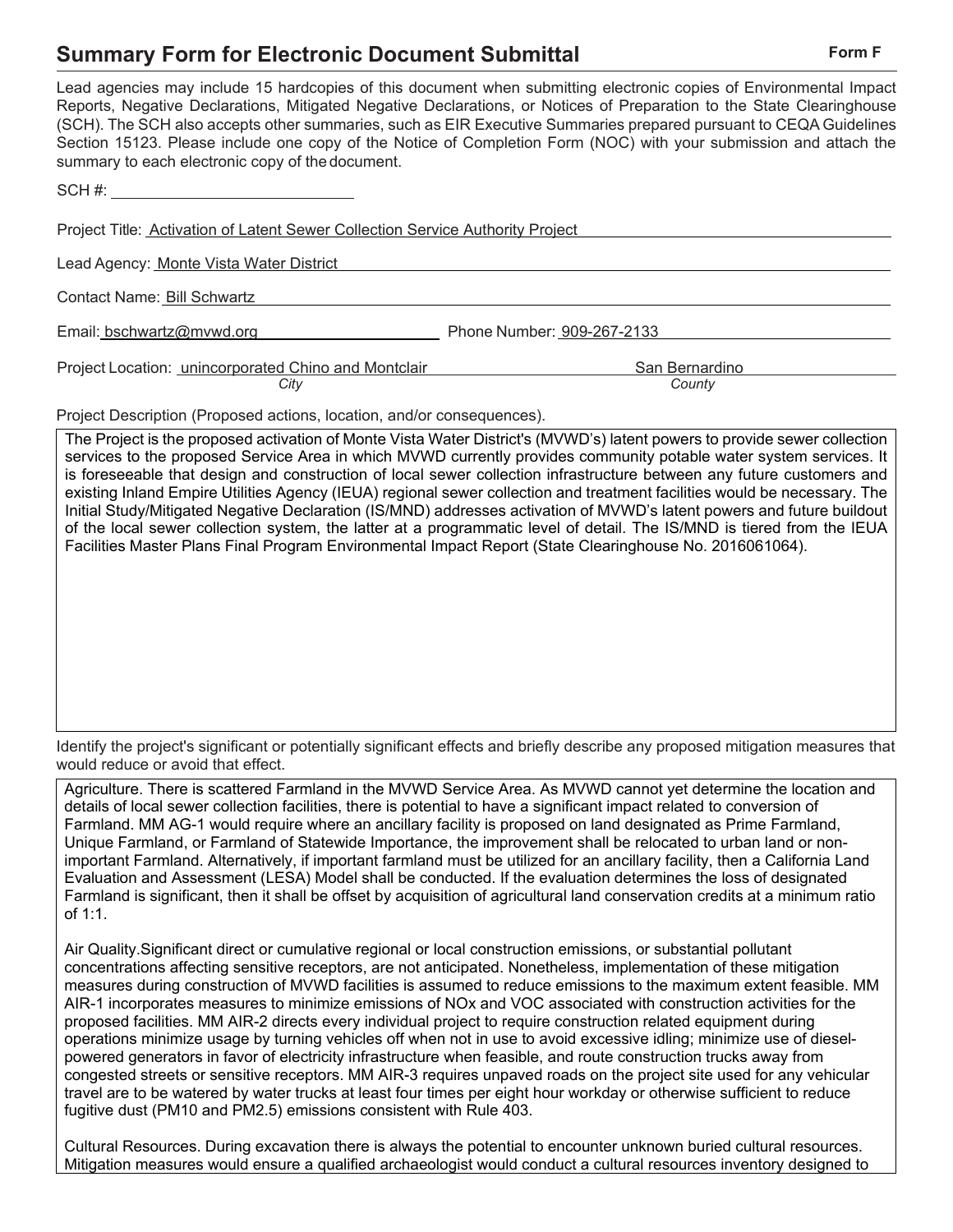identify potentially significant resources (MM CUL-1) and potentially historic structures shall be evaluated by a qualified historian and architectural historian for their potential historic significance (CUL-2).

Geology and Soils. As MVWD cannot yet determine the location and details of local sewer collection facilities, the geotechnical and/or soil engineering constraints that would affect construction and operation of MVWD's facilities is unknown. MM GEO-1 states that prior to construction of each improvement, a design-level geotechnical investigation, including collection of site specific subsurface data if appropriate, shall be completed, and site-specific design criteria shall be incorporated into the design of individual proposed projects. During excavation there is always the potential to encounter unknown buried paleontological resources. MM CUL-3 requires that a qualified paleontologist be retained to determine the necessity of conducting a study of the project area(s) for paleontological resources and, if necessary, conduct a paleontological resources inventory designed to identify potentially significant resources.

Hazards and Hazardous Materials. During excavation there is always the potential to encounter unknown hazardous materials. Prior to the initiation of any construction requiring ground-disturbing activities, a Phase I Environmental Site Assessments (ESA) and Phase II ESA, if required, shall be completed (MM HAZ-1). MM HAZ-2 ensures if a Phase II ESA determines the project site has contaiminated soil and/or groundwater, a Soil and Groundwater Management Plan shall be prepared and implemented. Additionally, where construction activity is situated in or near the public ROW, traffic may be limited to one lane and detours and other traffic control devices would be required for temporary periods. MM HAZ-4 ensures that a Traffic Control Plan is prepared that contains strategies for maintaining emergency access.

Noise. Construction and operation of MVWD's local sewer collection facilities would not likely generate noise and vibration levels that would exceed the applicable standards, otherwise be considered substantial, or generate excessive vibration. Nonetheless, implementation of MMs NOISE-1, NOISE-2, NOISE-5, and NOISE-6 during construction and operation of MVWD facilities would ensure there are less than significant impacts.

Transportation. Where construction activity is situated in or near the public ROW, traffic may be limited to one lane and detours and other traffic control devices would be required for temporary periods. MM TT-1 would ensure the preparation and implementation of a construction traffic control plan.

Tribal Cultural Resources. During excavation there is always the potential to encounter unknown buried cultural resources, including tribal cultural resources. MM CUL-1, described above, would apply.

Therefore, the Project would not result in environmental effects that would cause substantial adverse effects on human beings, either directly or indirectly, with the implementation of mitigation measures.

*Revised September 2011*